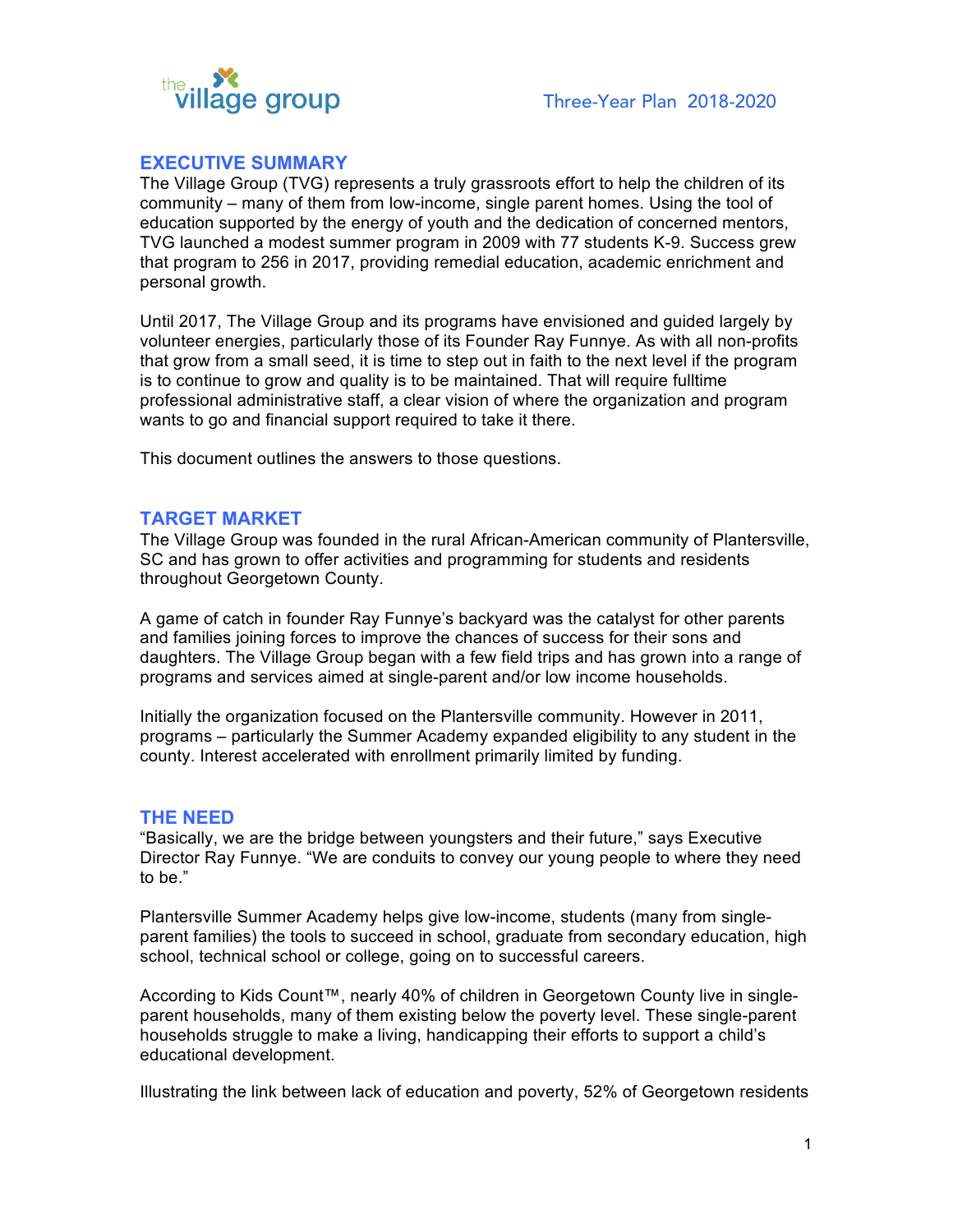

who did NOT GRADUATE from high school live below the poverty level. (www.citydata.com)

A study by Harvard economists rates Georgetown, SC, as a county where "poor children have the most difficulty in the country climbing the income ladder." (NYTimes, 5/5/15) It is in the bottom 5% of all counties in the U.S. on income mobility. The study's authors, Raj Chetty and Nathaniel Hendren, conclude, "The broader lesson of our analysis is that social mobility should be tackled at the local level."

Former U.S. Secretary of Education Arne Duncan said the nation's dropout rate is "unsustainably high for a knowledge-based economy and unacceptably high in our African-American communities."

"Research spanning 100 years has proven that students lose ground academically when they are out of school for the summer. The problem is particularly acute among lowincome students, who lose an average of more than 2 months in reading achievement in the summer, slowing their development and readiness for the next grade. It exacerbates the achievement gap with their middle class peers."



Low-Income Students Fall 2.5 to 3 Years Behind by Fifth Grade

Source: Cooper, H., Borman, G., & Fairchild, R. (2010). "School Calendars and Academic Achievement." In J. Meece & J. Eccles (Eds.), Handbook of Research on Schools, Schooling, and Human Development (pp. 342-355). Mahwah, NJ: Erlbaum. By the fifth grade, low-income students fall about 3 years behind their counterparts due to a lack of summer educational and personal experience opportunities.

Yet, studies show that summer learning programs (of at least 6 weeks) can produce statistically significant gains in reading performance. (Handbook of Research on Schools, Schooling and Human Development)

PSA currently provides pre/post academic achievement testing in reading and math to assess students' academic progress from the beginning to the end of our

program of instruction. Ideally, the results of the pretest reflect a student's abilities upon entry to our program placement and provide a baseline for the achievement level. Differences between the pretest and post-test reflects the learning that occurred while in our summer program.

## **OUR SERVICES**

Every youth is a vessel of tremendous capacity**.** By channeling their potential, offering positive role models, exposing them to the "outside" world and enhancing their educational potential, we seek to open their eyes to unimagined options for success and life careers that foster strong families and vibrant communities.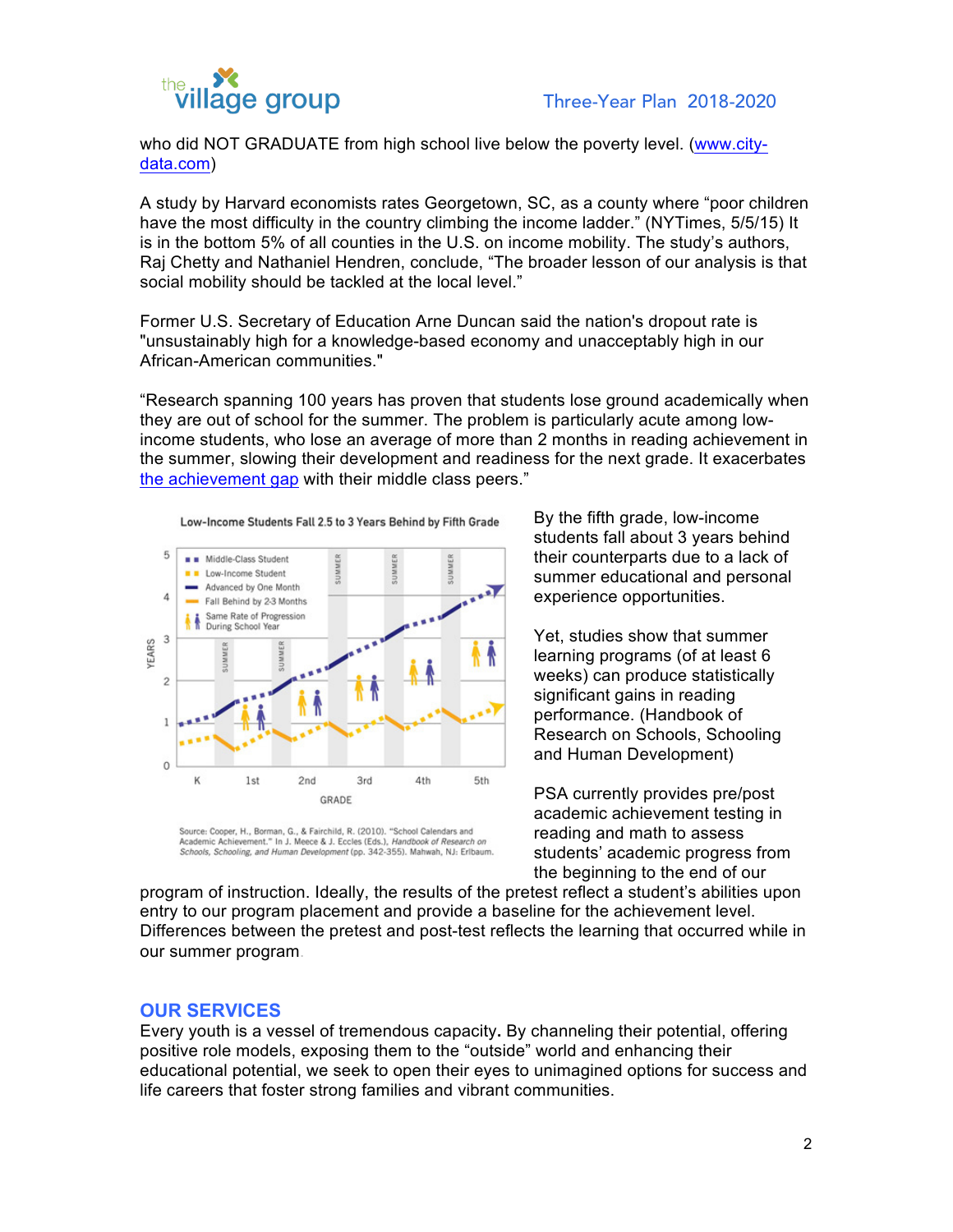

Today, The Village Group provides any child – regardless of financial ability – literacy programs, after-school care and aviation career education for future careers.

**Plantersville Summer Academy** (PSA) commenced in 2009 with 77 students, growing to 256 in 2017, providing remedial education and academic enrichment. In this program, we serve largely low-income, single-parent families with students in grades K-9 using certified teachers along with a host of other support staff, including teaching aids, bus drivers, janitor, food services and administrative support. We serve students through tutoring, homework assistance, recreation, character education, STEAM (Science, Technology, Engineering, Arts, Mathematics), mentoring, entrepreneurship experiences and meals/snacks.

PSA is designed to address several problems:

- Eliminate the need for childcare during the bulk of the summer with bus transportation from 9 sites.
- Provide each youth two nutritional meals and a snack each day.
- Offer mentoring and classes to advance understanding of math and literacy.
- Acquaint and challenge the students with a STEAM-related project.
- Expose the youth to a larger world of experience.
- Show them appropriate public behavior.
- And through the academics, STEAM activities, expanded experiences and public behavior opportunities, close the "learning gap" that exists for many students from low-income families.

#### **Program in-depth**

Among the many, many activities during the 2017 Plantersville Summer Academy, here are some highlights:

- Recognizing fruit favorites by the color names (Kindergarten)
- Learning to type (Computer lab)
- Presentations on aerodynamics and aircraft piloting with drone demonstrations and trips to airports, including Myrtle Beach  $(8<sup>th</sup>$  Grade)
- Visiting an Amtrak station and took a train ride  $(K-5<sup>th</sup> Grade)$
- Learned and discussed the importance of sunlight and water to plant growth  $(3<sup>rd</sup>$ Grade)
- Reading books on the "History of Bicycles" and "Alternative Fuel Cars."  $(7<sup>th</sup>$ Grade)
- Visiting the Chapin Art Museum (K &  $1<sup>st</sup>$  Grade)
- Reading the book, "I'd Like to Be" (First Grade)
- Counting to 100 and more in Spanish
- Various trips to the ocean, Brookgreen Gardens
- Recreation with racing, basketball, soccer and jump rope
- Encouraging students to finish their summer reading assignments before school starts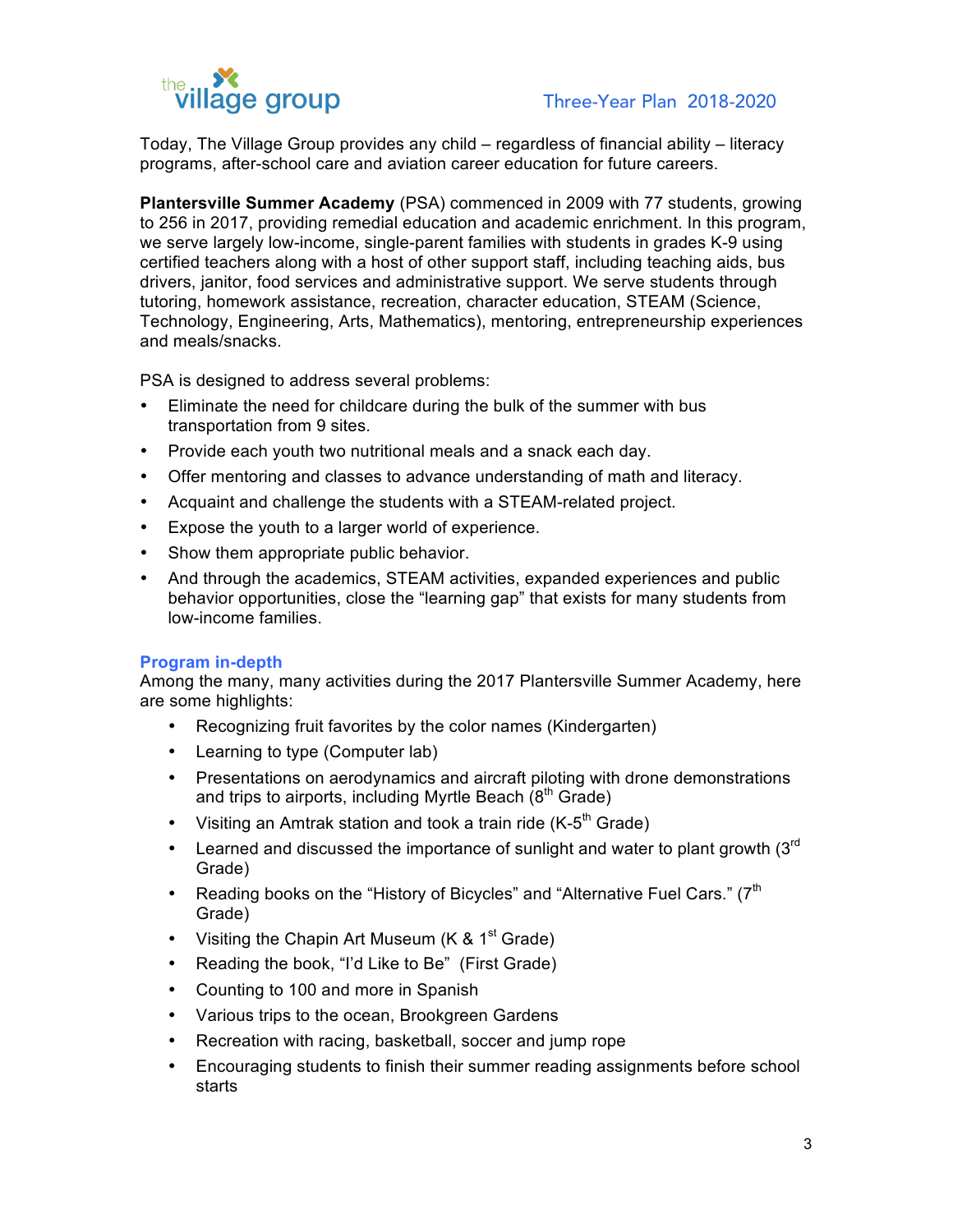

• A two-week Tech Camp introducing the participants to engineering, programming and robotics.

And this is just a taste.

Our staff includes state and national certified teachers, a registered nurse, food service, bus drivers, custodian, academy counselors and administrative staff. In addition, Duke University, Coastal Carolina University and WIOA (Workforce Innovation and Opportunity Act) provide interns or job readiness opportunities that supports the program. To fill in the many gaps, we have a host of community volunteers that give of their time and talent.

• ACADEMICS: Improving math and reading abilities -- along with an improved understanding of and aptitude with technology, improve a student's attitude toward school -- leading to better behavior and increased status among peers.

• PERSONAL SKILLS: Improving skills in appearing before people, playing sports or eating in a restaurant increases an understanding of teamwork, improves self-discipline and appropriate public behavior while reducing an individual's anxiety in these situations.

• UNDERSTANDING THE BROADER WORLD: Broadening students' view of the world, increases knowledge, helps mold positive attitudes, and potentially raises their own selfexpectations.

In addition to academics, we provide many enrichment field trips, such as:

- Swimming and basketball camps
- Local Museums
- Industry visits, such as Boeing, BMW, Port Authority
- Historic Sites in/near Washington, DC
	- o Smithsonian National Air and Space Museums
		- Steven F. Udvar-hazy Center at Dulles
		- § National Mall
	- o Howard University
	- o White House
	- o United States Capitol Building
	- o United States Supreme Court
- Historic Sites in /near Selma, Alabama
	- o Edmund Pettus Bridge
	- o Tuskegee Institute
	- o National Voting rights Museum and Institute
- Historic Sites in/near Memphis, Tennessee
	- o National Civil Rights Museum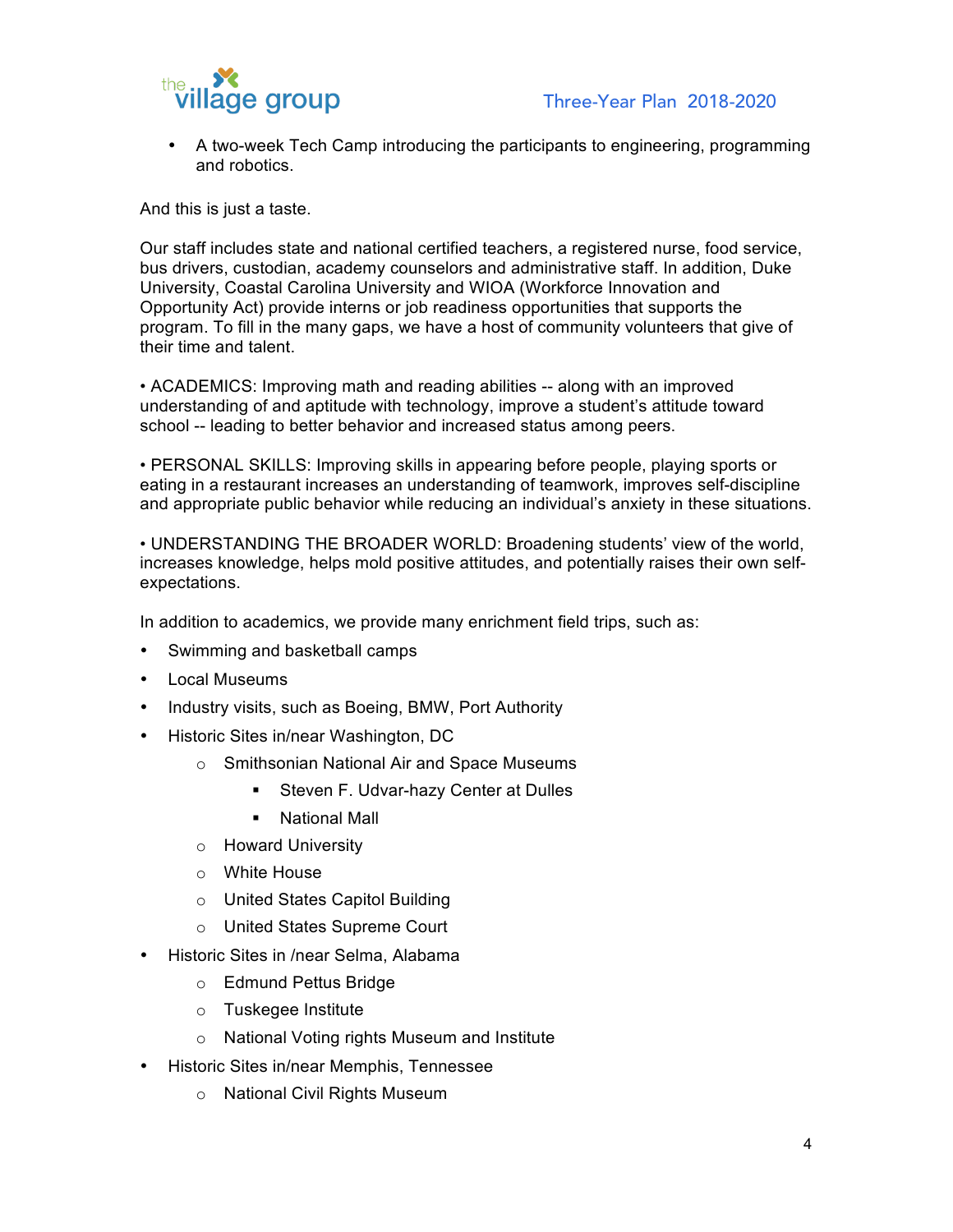

- o Lorraine Motel, Room 306 Scene of Dr. ML King's Assassination
- Fun events, such as local amusement and water parks, skating
- Movies, art galleries and theatrical performances
- Environmental
	- o Brookgreen Gardens sculpture garden and wildlife preserve
	- o Huntington Beach State Park coastal preserve, fresh and saltwater marshes, Atlantic Ocean
	- o Waccamaw National Wildlife Refuge water quality, reptiles and invasive species, interpretive nature trails and freshwater ecology

While the Plantersville Summer Academy is the focus of much of TVG's activity, it is not the only program.

**Aviation Education** participants learn about aviation history, theory of flight and other related subjects. The focus is on aviation exploration with emphasis on opportunities for women and minorities. Students go on day field trips to aviation facilities, museums and participate in other hands-on activities designed to give students a total aviation experience

**Literacy Is For Everyone (LIFE)** encourages students to be lifelong learners by inspiring students of Georgetown County School District to value reading. Literacy fulfills both educational and social-emotional need for individuals and their communities. Being a literate citizen leads to becoming a productive member of the society in which we live.

**Annual Back-to-School Rally** dates back to the founding of The Village Group in 2005. Students are given free backpacks, school supplies and a meal shared with their parents and administrators of Plantersville Elementary School.

**Village Flyers Bike Club** is a newer program that provides free bikes and pairs them with mentors for regular bike rides. Village Flyers connects the community with underserved youth, offering a regular activity as part of a healthier lifestyle.

**Plantersville Enrichment Academy** is one of the newest programs, starting in January 2017 with an enrollment of 77 students. This program is a school year extension of the Summer Academy for students K-5 with tutoring, homework assistance, recreation, character education, STEAM (Science, Technology, Engineering, Arts and Math), Mentoring, Entrepreneurship experiences, nutritious snacks after-school and transportation home.

## **Community Events**.

In 2016, Lowcountry Voices came to Georgetown and presented a benefit concert. The concert also featured the paintings of the Rice Collection produced by internationally known artist, Jonathan Green, one of the most significant artists of the Lowcountry experience

At a 2015 dinner to observe TVG's 10<sup>th</sup> Anniversary, SC State Superintendent of School,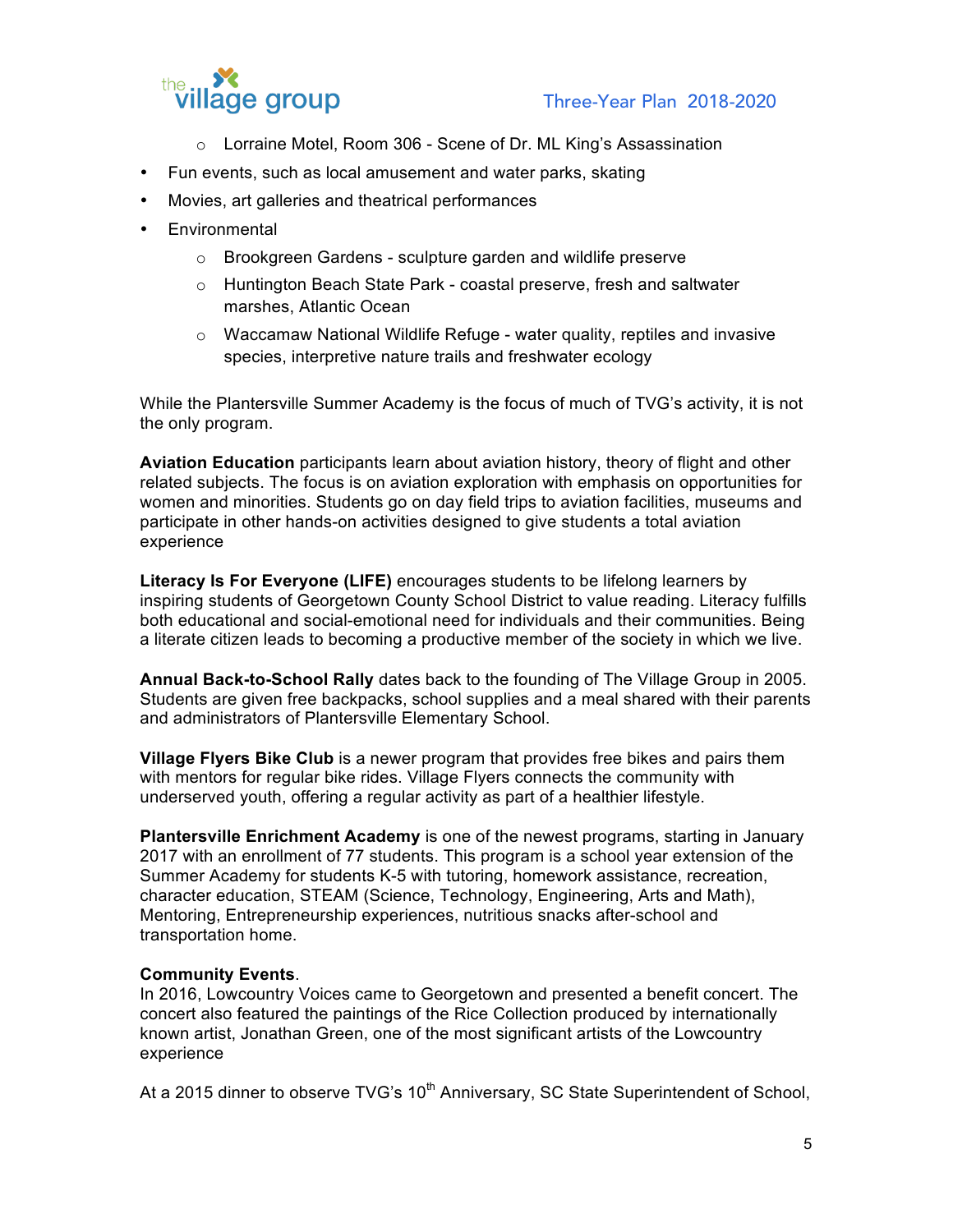

Molly Spear said that The Village Group's model for student success parallels the state's profile of a 21st century graduate, which sets the goal for every high school student to be prepared for the next step, whatever that might be. Spearmen noted, "As I go around and speak to groups, I will talk about The Village Group and all of the great work it is doing for Georgetown," she said. "Thanks for being role models for so many."

**Tour de Plantersville (TDP),** planned for Spring 2018. TDP is a fundraising event for Plantersville Summer Academy (PSA) that will simultaneously foster community togetherness, physical health, and appreciation for the history and natural beauty of the greater Plantersville area. The TDP specifically intends to increase the community's historical awareness of the land surrounding the Plantersville Scenic Byway eastward and southward of Plantersville Elementary School.

For additional insight into The Village Group, read our 2016 annual report at the end of this document.

## **PROOF OF PERFORMANCE**

In 2015, due in large part to its work with the Plantersville Summer Academy, The Village Group was named the "Outstanding Nonprofit of the Year" by the Georgetown County Chamber of Commerce.

We seek continued improvement in reading ability and math skills. Pre- and Post-tests are conducted to determine progress.

In 2013, 78% of students improved or maintained math scores; 60% increased reading scores. 2014 showed similar results.

In 2015, 72% of students improved their reading ability; 74% improved math skills.

In 2015, 14 Kindergarten-aged students couldn't recognize ANY words at the start, but by the end of the Summer Academy they recognized words, recited the alphabet and counted.

In 2016, every grade except one show improvement in math and six of eight grades improved in reading, according to the pre-and post-tests.

South Carolina Public School students annually take PALMETTO ASSESSMENT OF STATE STANDARDS and HIGH SCHOOL ASSESSMENT PROGRAM. High School Assessment Program for Carver's Bay High School Percentage Students who met HSAP Level (SC Dept. of Ed.) English/Language Arts: 2009 - 76.4% 2016 - 88.3% Math: 2009 -74.6% 2016 - 78.4%

HIGH SCHOOL GRADUATION RATES. According to figures supplied by the Georgetown County School District and the SC Department of Education, the graduation rates for Carver's Bay High School that serves most of the PSA students, was 81% in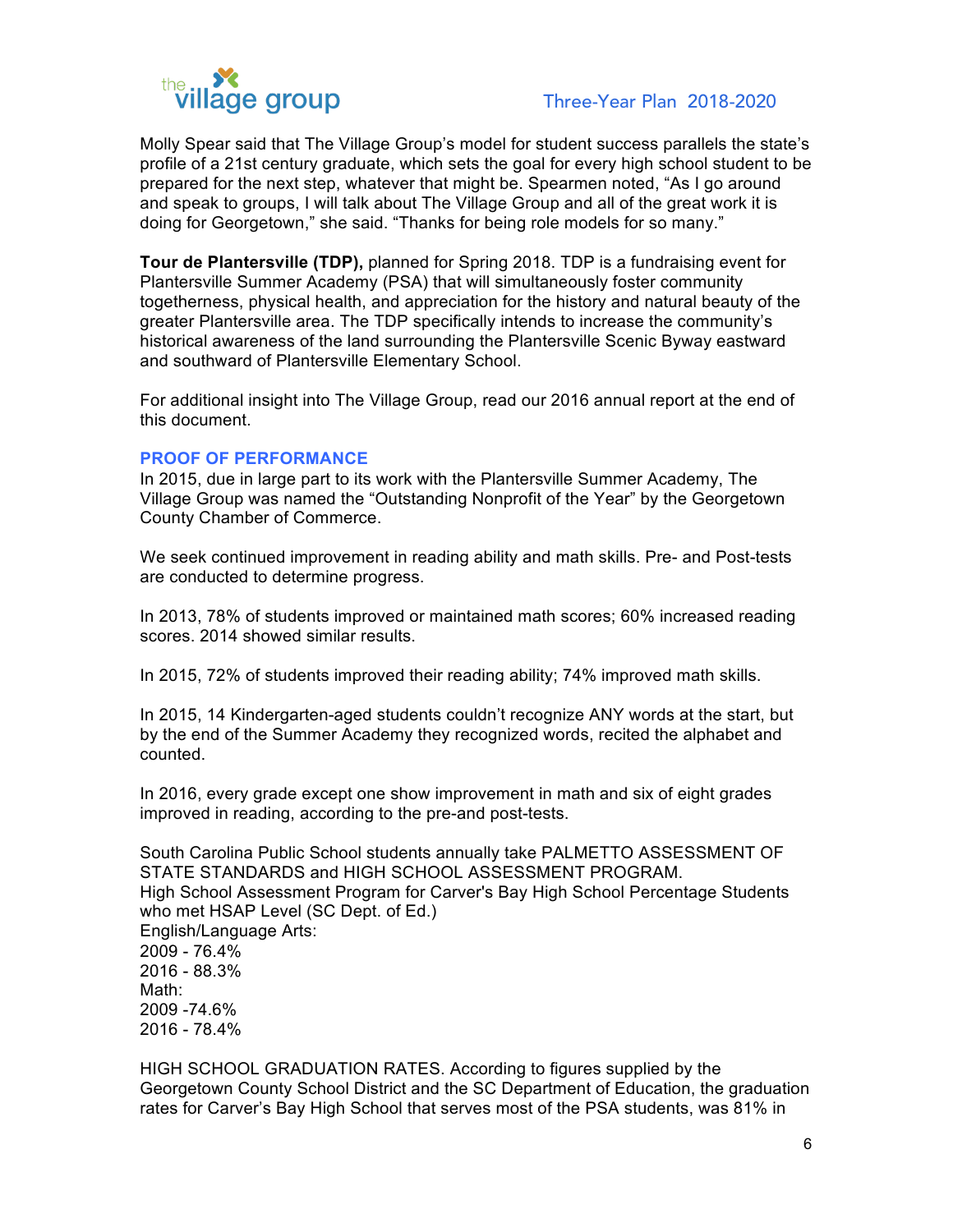

2009 and 92% in Spring of 2017. In fact, the Carvers Bay graduation rate was higher than the countywide average of 90%, a key implication of PSA success.

LATRICE FRAZIER, the mother of program participant Jaelyn Frazier commented, "You have done a phenomenal job with PSA. As a very motivated and dedicated parent, I push hard in assuring that my daughter performs to the best of her ability. To have a strong support team as yourself and other educators of Georgetown County makes the job easier in achieving success! Continue to do what you guys do best!"

KAREN WILSON (Grandparent raising Amare, entering kindergarten)

"They (certified teachers and counselors) gave her help in reinforcing the alphabet, numbering and identifying sounds. They helped her maintain what she learned during the regular school year. While she was having fun, she was preparing herself to move into kindergarten. It was very exciting and enlightening for her – to be in a school setting, yet having fun in the summer.

A PARENT of female triplets sent this email:

Subject: "Summer Academy made a Positive Difference"

"I am emailing to share with you the positive impact the summer academy had on my girls starting second grade.

"Teachers typically expect that children will regress in learning over the summer. Students were tested at the beginning of the school year in math and reading. I am happy to report the girls' scores were the same or better than when they finished school last year. I attribute that to the math and reading program at the Plantersville Summer Academy.

"You truly made a positive difference for my children. Thank you so very much."

#### JEREMIAH EPPS (High School Student)

"I know that every time I've been here, I've improved when I get back to school. This camp is just as fun as it is educational.

#### JOHNATHAN BARR (High School Student)

"I received an award yesterday for the most improved in math. I hope to come back next year, hopefully as a counselor.

NASEEM AHMAD wasn't interested in attending Plantersville Summer Academy. But he promised grandmother Dot Walker to attend for one week. At week's end, he was so excited about the activities, making new friends and learning that he became one of PSA's biggest advocates.

"I tell everyone to try this program. If they go one summer, they will say it is one of the best summers of their life," Naseem said.

"During the next school year, he took a test and did really well," Dot said. "Clearly, PSA helped him jump ahead of where he would have been in school. I was impressed and pleased."

"We were taught to not bully and how to treat people," Naseem said. "Before the program, I would act up. Now, I think about my future,"

"At breakfast, we would have bacon, eggs and other stuff," Naseem added. "When I left, I was full from two meals and good snacks."

"I would tell parents all over Georgetown, 'Let your kids go to the program. They'll appreciate it forever,'" says Dot.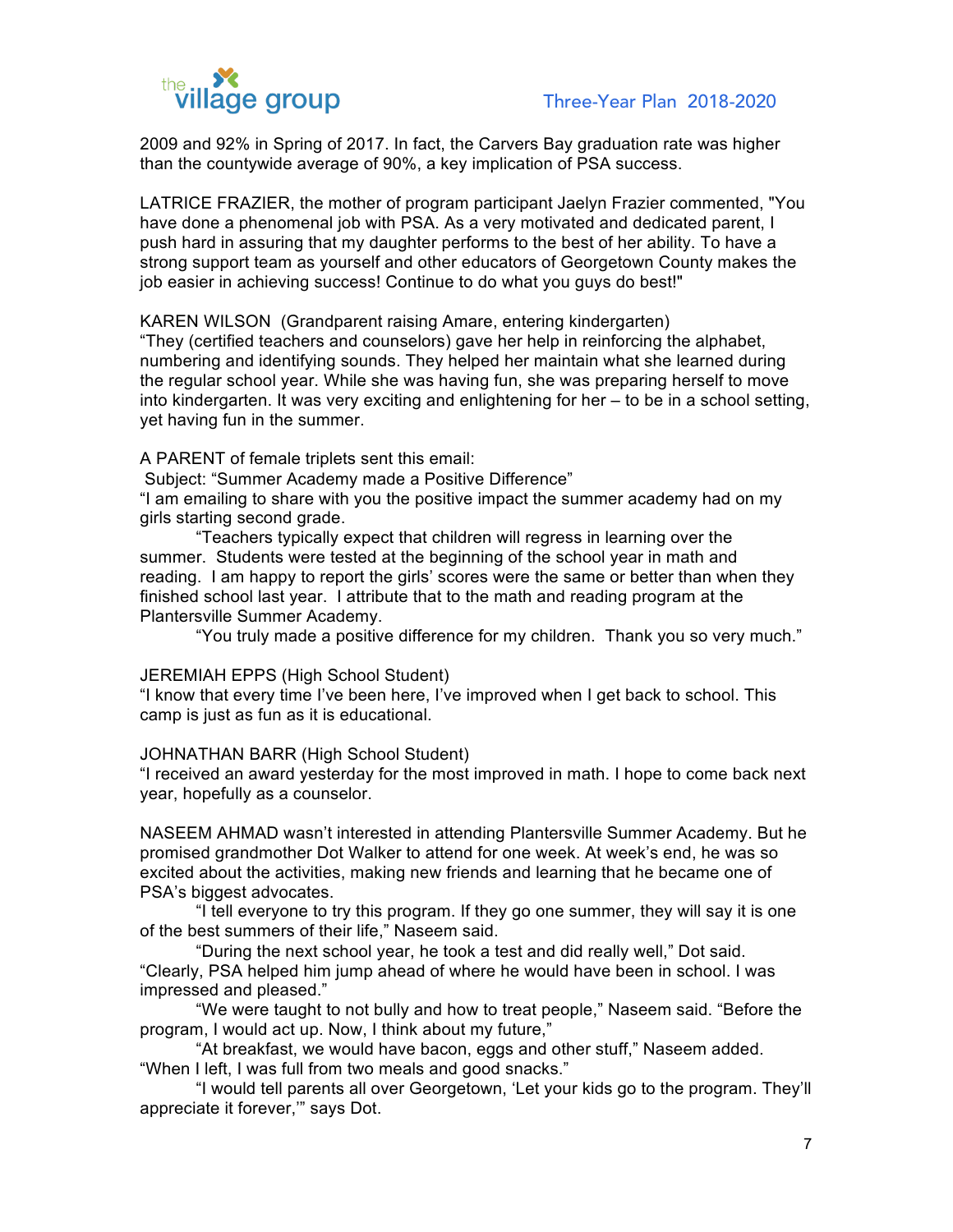

## **GROWTH PLAN**

This plan lays out an aggressive growth plan. A more conservative approach would be to take on only the "priority' activities in each year, allowing other activities to slip to later years – and even beyond year 3.

## **Year 1**

## **Priority**

• Hire a **fulltime Administrator/Executive Director**. If the individual hired is an Executive Director, the founder and current executive director will transition to the Board. This will require a **competitive full-time salary and benefits**.

### **Other**

- **Hire an intern or intern(s)** to assist the administrator year-round. This requires some additional expense, though a limited one.
- **Formal office rental office space** along with utilities and related expenses would be needed for the two full-time staff members. TVG's founder/Executive Director and his wife, the PSA program Administrator have essentially run the organization and program out of an office in their home.

## **Year 2**

### **Priority**

• **Hire a full-time Administrative Assistant** to allow the Executive Director to focus on expansion to a second site and creation of the job training program.

## **Other**

- **Expand PSA** to a **second site** in a community with a similar demographic, such as Andrews or downtown Georgetown. (Plantersville Elementary School does not have the physical capacity to expand enrollment much beyond current levels.) This would require a program **budget increase of at least 150%** over 2017.
- **Create a job-training program** for high school juniors and seniors in the program. This would focus on:
	- o Resume' preparation
	- o Preparation of an employment application
	- o Workplace behavior, expectations and etiquette
- Developing a one-page profile on why you would be a good employee.

## **Year 3 and Beyond**

## **Priority**

• **Develop workplace internships/work experiences** with local businesses for students, who completed the job-training program. This will provide real-life work experience and a modest compensation. It also creates the opportunity for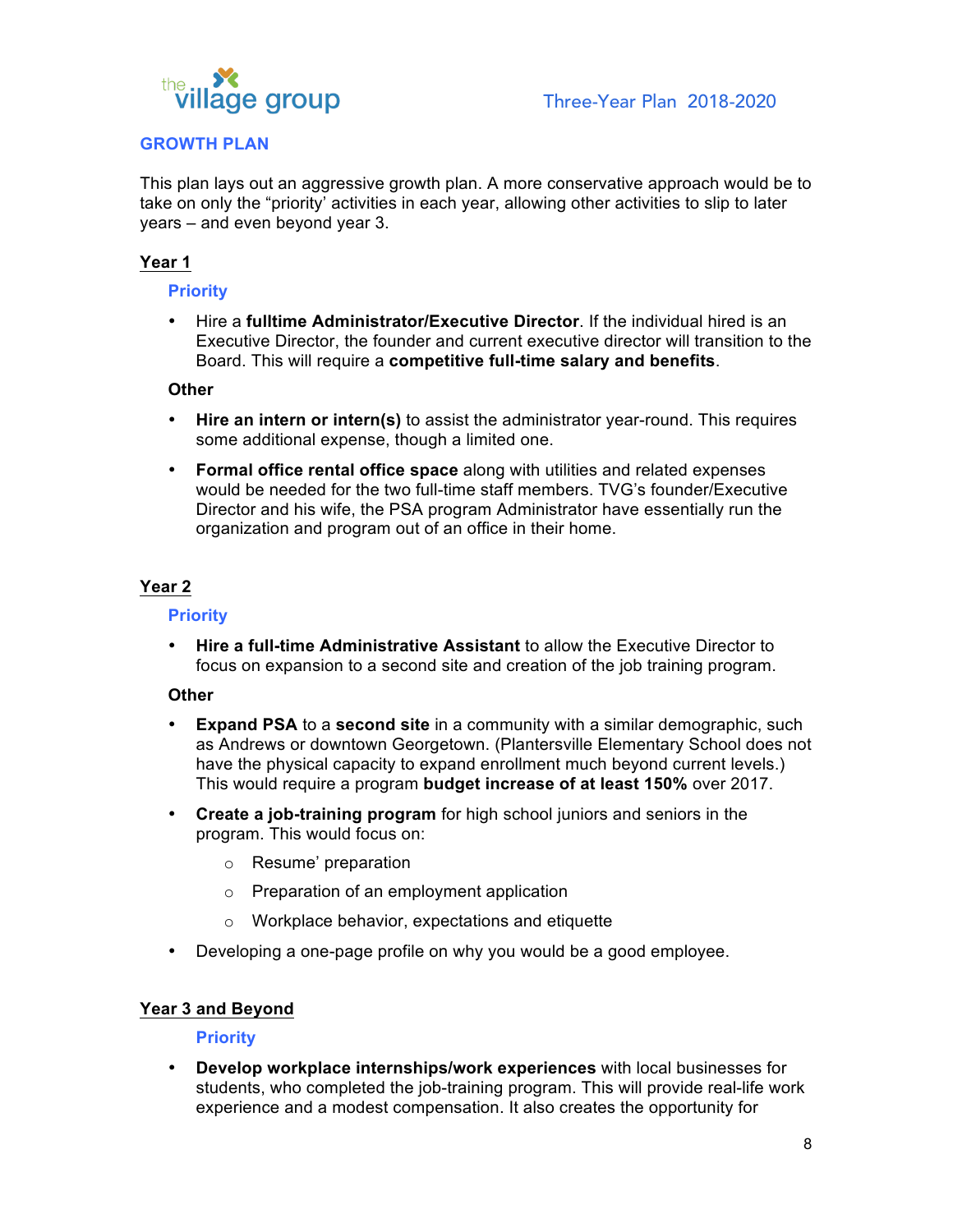

eventual career opportunities and realization of what additional education might be needed for those careers.

# **Other**

- **Hire a Fund Development Officer** to develop and maintain a strategic plan that will use fundraising to build capacity and sustainability. Acquire donors with time and funds, who will stay with TVG that will enable continued program expansions
- **Develop a turnkey plan** for other organizations to implement similar programs to PSA as their responsibility.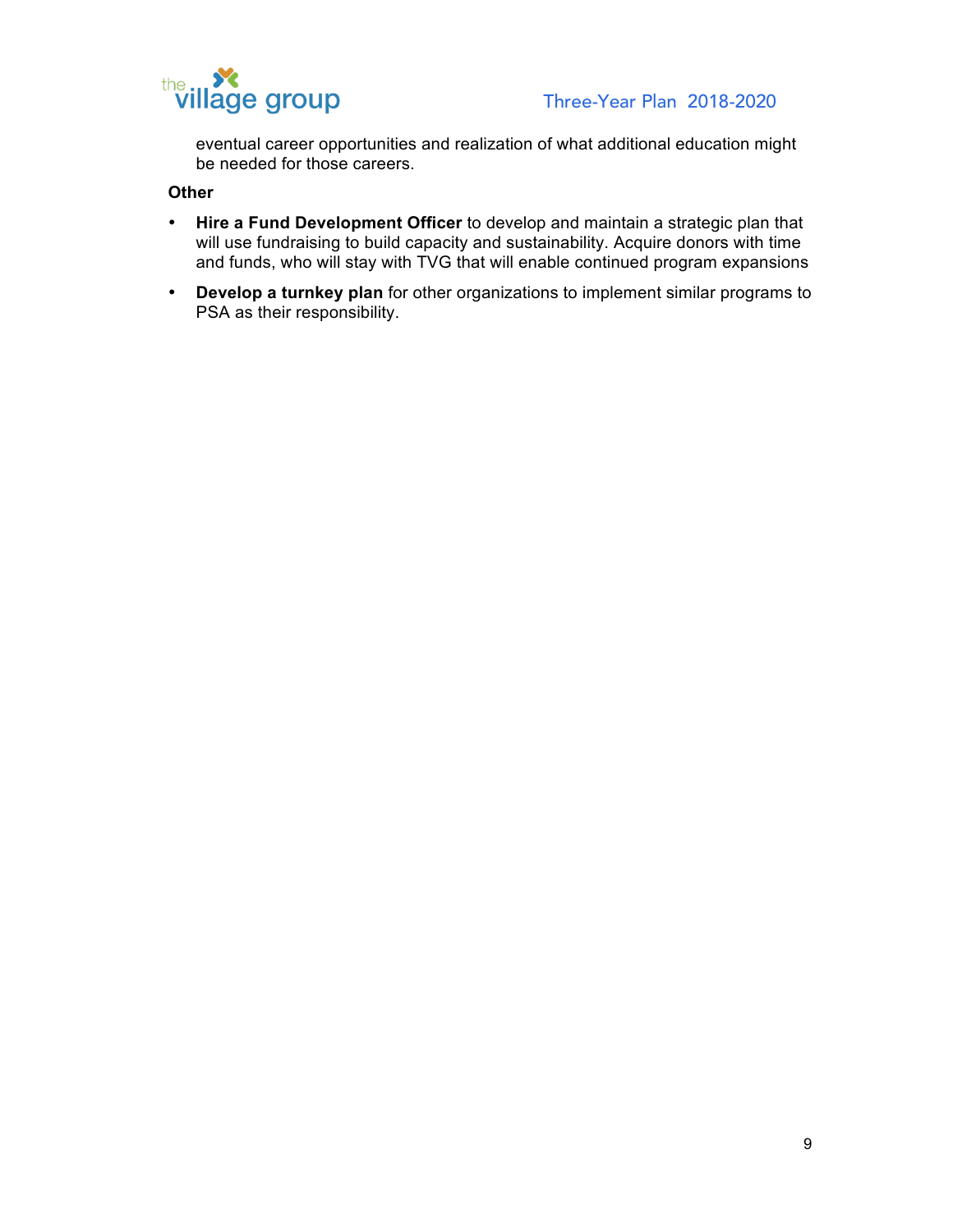

# Three-Year Plan 2018-2020

| <b>GROWTH BUDGET</b><br>The Village Group -- 3 Year Plan Budget Pro Forma                                                                                                                                                                    |           | 2018                                 |          |                                           |           | 2020                                 |          |
|----------------------------------------------------------------------------------------------------------------------------------------------------------------------------------------------------------------------------------------------|-----------|--------------------------------------|----------|-------------------------------------------|-----------|--------------------------------------|----------|
| <b>Items/Desc</b>                                                                                                                                                                                                                            |           | $(2017 +$<br>$5% +$<br>Top<br>Growth | Other    | 2019<br>$(2018 +$<br>$5% + Top$<br>Growth | Other     | $(2109 +$<br>$5% +$<br>Top<br>Growth | Other    |
| <b>Expense</b>                                                                                                                                                                                                                               | 2017      | priority)                            | items    | Priority))                                | items     | Priority)                            | items    |
|                                                                                                                                                                                                                                              |           |                                      |          |                                           |           |                                      |          |
| Programs (PSA, etc)                                                                                                                                                                                                                          | \$107,000 | \$112,350                            |          | \$117,968                                 |           | \$123,866                            |          |
| Program-Afterschool Program                                                                                                                                                                                                                  | \$92,000  | \$120,000                            |          | \$97,720                                  |           | \$92,720                             |          |
| Program-related Salaries                                                                                                                                                                                                                     | \$59,000  | \$61,950                             |          | \$65,048                                  |           | \$68,300                             |          |
| <b>Bike Club</b>                                                                                                                                                                                                                             | \$1,000   | \$1,050                              |          | \$1,103                                   |           | \$1,158                              |          |
| Back-to-School Rally                                                                                                                                                                                                                         | \$2,500   | \$2,625                              |          | \$2,756                                   |           | \$2,894                              |          |
| Training                                                                                                                                                                                                                                     | \$500     | \$525                                |          | \$551                                     |           | \$579                                |          |
| <b>Fundraising Development</b>                                                                                                                                                                                                               | \$1,000   | \$1,050                              |          | \$1,103                                   |           | \$1,158                              |          |
| Administration                                                                                                                                                                                                                               | \$15,000  | \$15,750                             |          | \$16,538                                  |           | \$17,364                             |          |
| <b>Professional Services</b>                                                                                                                                                                                                                 | \$1,500   | \$1,575                              |          | \$1,654                                   |           | \$1,736                              |          |
| Capital Equipment                                                                                                                                                                                                                            | \$55,000  | \$6,500                              |          | \$6,825                                   |           | \$7,166                              |          |
| Risk Management                                                                                                                                                                                                                              | \$5,200   | \$5,460                              |          | \$5,733                                   |           | \$6,020                              |          |
| 2018 Growth Option                                                                                                                                                                                                                           |           |                                      |          |                                           |           |                                      |          |
| <b>Fulltime Administrator/Exec Director (Salary/Benefits)</b><br>(\$40K plus 20% benefits)                                                                                                                                                   |           | \$48,000                             |          | \$50,400                                  |           | \$52,920                             |          |
| Rental Office Space (1,000 sq ft x $$12$ /sq ft + \$3500 annl<br>util. + \$500 rental/liability ins)                                                                                                                                         |           | \$14,000                             |          | \$14,700                                  |           | \$15,435                             |          |
| Office Equipment (2 computers, printer/copy machine)                                                                                                                                                                                         |           | \$3,000                              |          | \$3,150                                   |           | \$967                                |          |
| Office Supplies (\$200/mo)                                                                                                                                                                                                                   |           | \$2,400                              |          | \$2,520                                   |           | \$2,646                              |          |
| Hired Intern (\$10/hr x 20hr/wk x 50 wk)                                                                                                                                                                                                     |           |                                      | \$10,000 | \$10,500                                  |           | \$11,025                             |          |
| 2019 Growth Options                                                                                                                                                                                                                          |           |                                      |          |                                           |           |                                      |          |
| Full-time Administrative Assistant (\$30K plus 20%<br>benefits)                                                                                                                                                                              |           |                                      |          | \$36,000                                  |           | \$37,800                             |          |
| Open Second PSA Site                                                                                                                                                                                                                         |           |                                      |          |                                           | \$115,000 | \$120,750                            |          |
| Create Job Training Program                                                                                                                                                                                                                  |           |                                      |          |                                           | \$30,000  | \$31,500                             |          |
| 2020 Growth Options                                                                                                                                                                                                                          |           |                                      |          |                                           |           |                                      |          |
| <b>Hire Fund Development Officer (Salary/Benefits)</b><br>(\$38K plus 20% benefits)                                                                                                                                                          |           |                                      |          |                                           |           | \$45,600                             |          |
| Develop workplace internships/workplace<br>experiences (Part-time staff coordinator \$12/hr x 20hr wk x<br>50 wks); split salaries with buisnesses of \$10/hr x12 weeks<br>divide by 2)<br>Development Turnkey Plan for others (Consultants, |           |                                      |          |                                           |           |                                      | \$12,000 |
| printing, etc)                                                                                                                                                                                                                               |           |                                      |          |                                           |           |                                      | \$20,000 |
| <b>TOTALS</b>                                                                                                                                                                                                                                | \$339,700 | \$396,235                            | \$10,000 | \$434,267                                 | \$145,000 | \$641,604                            | \$32,000 |
|                                                                                                                                                                                                                                              |           |                                      |          |                                           |           |                                      |          |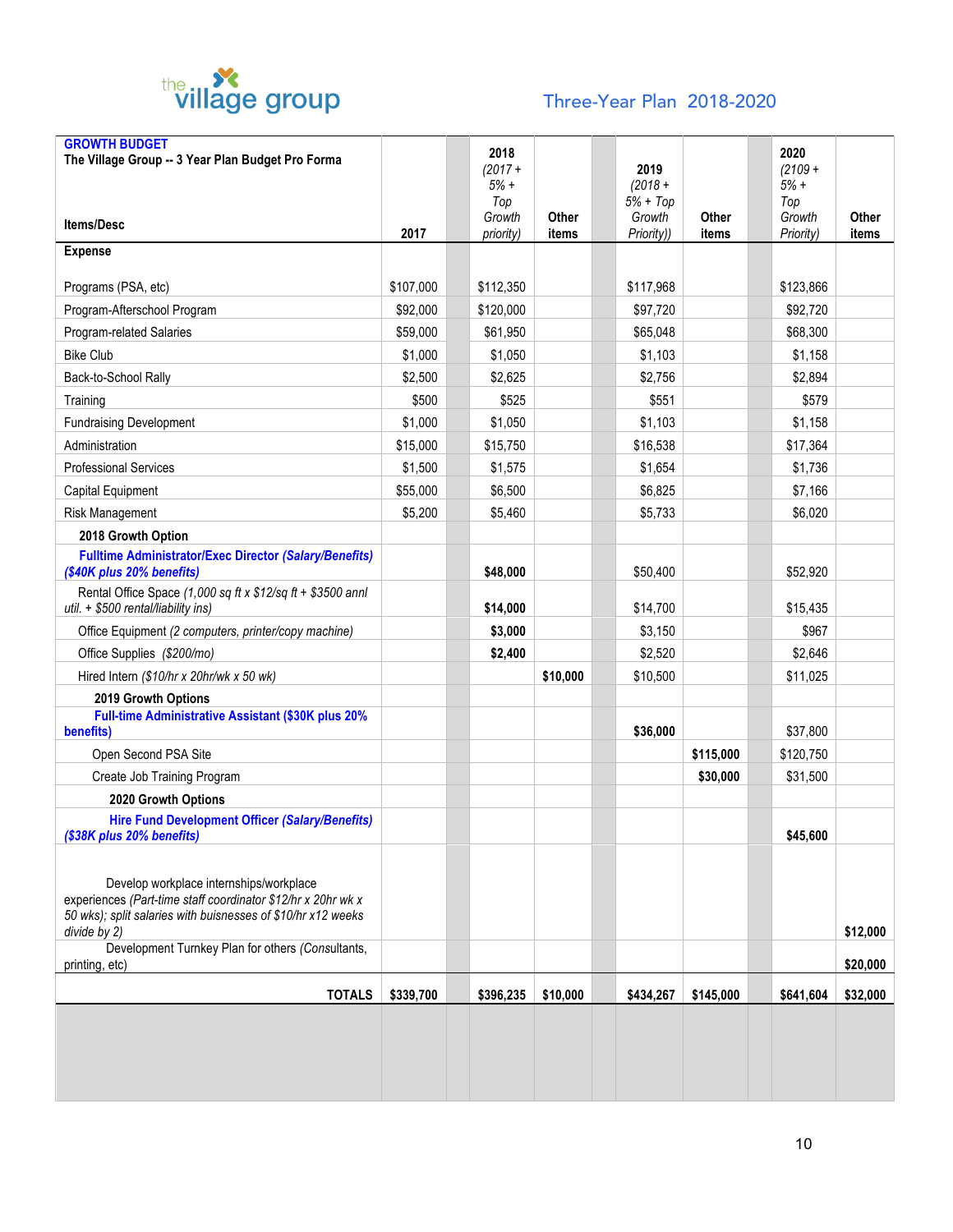

# Three-Year Plan 2018-2020

| Revenue                                      |           |           |          |           |           |           |              |
|----------------------------------------------|-----------|-----------|----------|-----------|-----------|-----------|--------------|
| Government                                   | \$92,000  | \$120,000 |          | \$97,720  |           | \$92.720  |              |
| Program Fees                                 | \$72.250  | \$75,800  |          | \$79.700  |           | \$83,600  |              |
| Foundations                                  | \$88,450  | \$72,285  |          | \$75,900  |           | \$77,400  |              |
| Individuals                                  | \$15,000  | \$15,750  |          | \$16,500  |           | \$17,400  |              |
| Special Events-Net                           | \$2,000   | \$5,000   |          | \$5,250   |           | \$5,500   |              |
| In kind-GCSD                                 | \$40,000  | \$40,000  |          | \$41.927  |           | \$44,000  |              |
| Special Foundation Funding for Growth Option | \$30,000  | \$67,400  | \$10,000 | \$117.270 | \$145,000 | \$320.984 | \$32,000     |
|                                              |           |           |          |           |           |           |              |
| <b>TOTALS</b>                                | \$339,700 | \$396,235 | \$10,000 | \$434.267 | \$145,000 | \$641,604 | \$32,000     |
| Items/Desc                                   | 2017      | 2018      | Other    | 2019      | Other     | 2020      | <b>Other</b> |
|                                              |           |           | items    |           | items     |           | items        |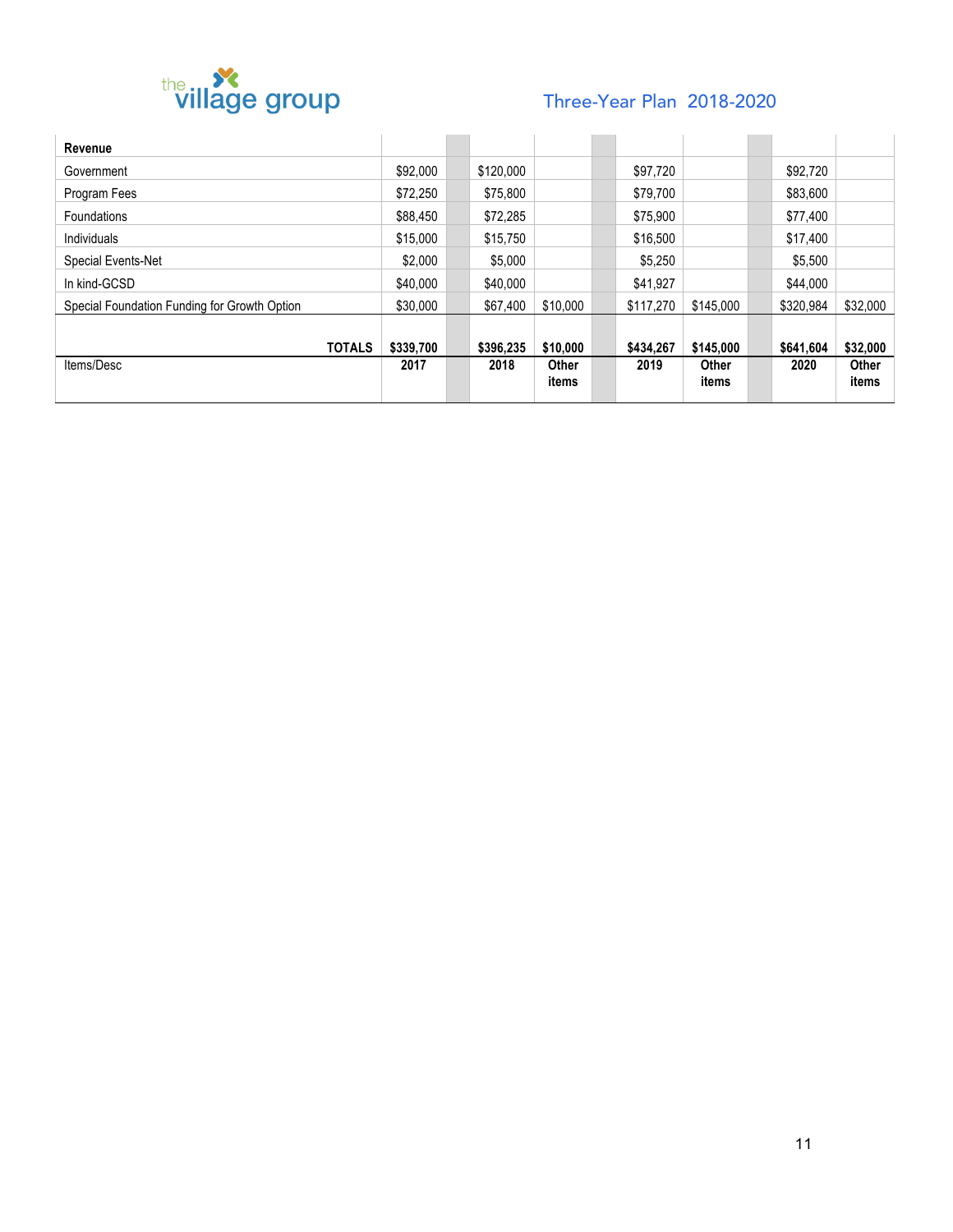

## **KEY STAKE HOLDERS**

Stakeholders fall into the following categories:

YOUTH:

Young persons coming from low-income and often single-parent families need support and assistance in overcoming the "education gap" that exists between those youth and more fortunate peers. In all of Georgetown County there are some 5,000 youth who may fall into this category.

PARENTS/GUARDIAN:

The dual role of parents/guardians is to provide nurturing and structure. Taking care of the child's basic needs thru words and action. Also, give direction and hold them accountable for their behavior.

**FUNDERS:** The Village Group has successful grown its funding base by size of grant requested/awarded and the base of funders. In 2016 and 2017, funders included:

### Foundations

Francis P. Bunnelle Foundation Sisters of Charity Black River United Way Brittain Philanthropic Foundation Burroughs & Chapin Family Fund Gaylord & Dorothy Donnelly Foundation Godric Foundation International Paper Foundation Pro Campos Worldwide Renaissance Charitable Foundation Waccamaw Community Foundation Wal-Mart Foundation William M. & Miriam F. Meehan Foundation

Corporate/Individuals Agru America Allstate Agency – Hands in the Community Alpha Kappa Alpha Sorority, Inc., Mu Phi Omega Chapter Amick Equipment American Gypsum Brittain Resort Management, LLC C.L. Benton and Sons, Inc. Dayton House